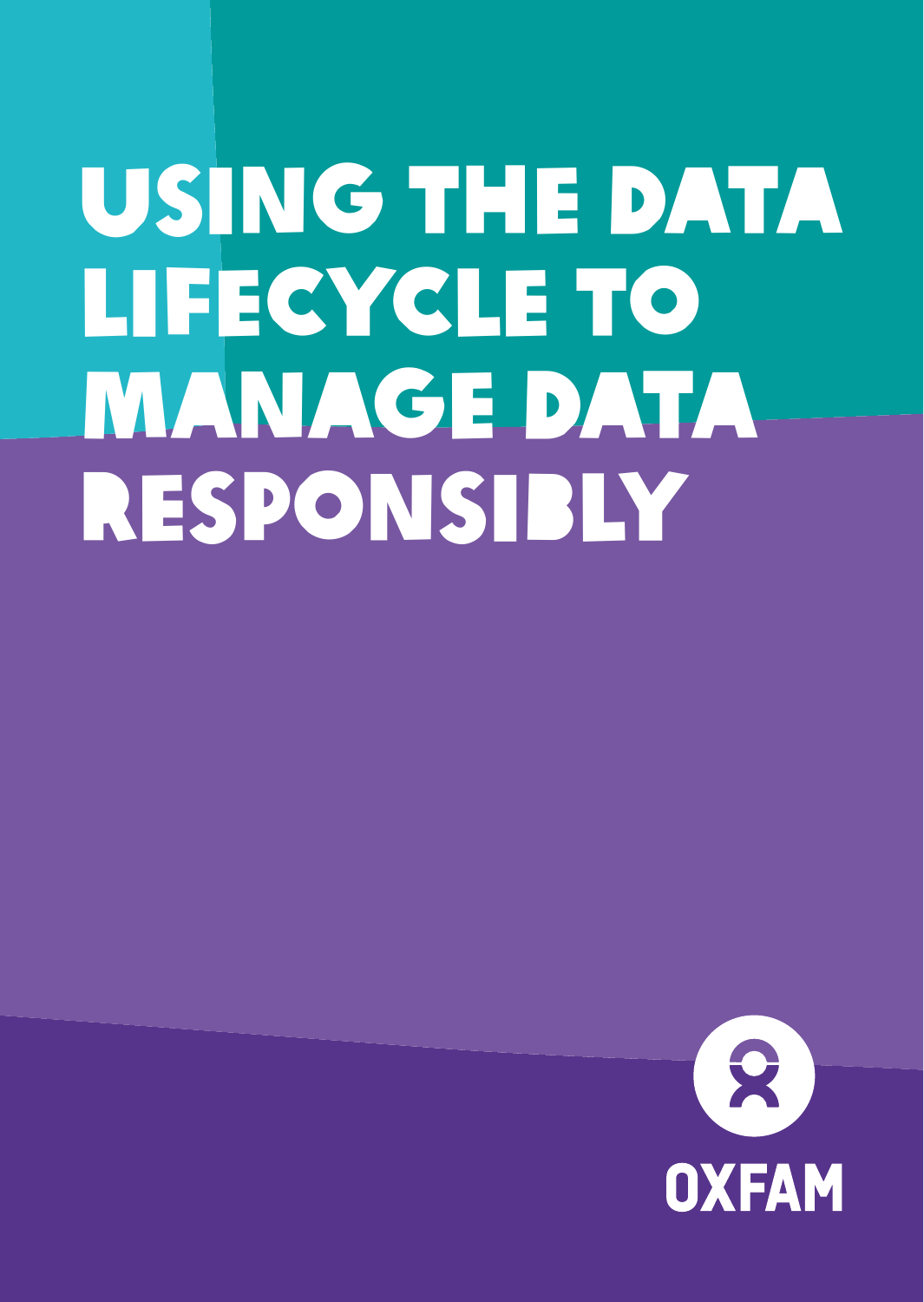#### **WHAT IS RESPONSIBLE DATA MANAGEMENT?**

This leaflet will help anyone handling, sharing or accessing programme data to properly consider responsible data issues throughout the **data lifecycle**.

It focuses mainly on the responsible management of data in humanitarian crises, from the perspective of data collection. However, the principles, tools and approaches are also more widely applicable.

Responsible data management is about treating the data that we collect with respect, and upholding the rights of respondents – people whose data we collect. 'Data' includes: survey responses, registration information, photos, stories, etc.

Managing data responsibly need not be restrictive. Instead, it can strengthen and facilitate the contribution that data makes to high-quality work. It should be seen as a framework for ensuring that data collectors are responsive, uphold accountability and raise voices.

The regulatory framework (laws and other standards) for data management is rapidly changing, and so are technologies for collecting and managing data. So responsible data management is a constantly evolving process about deciding when and how to collect data, and how to manage risks.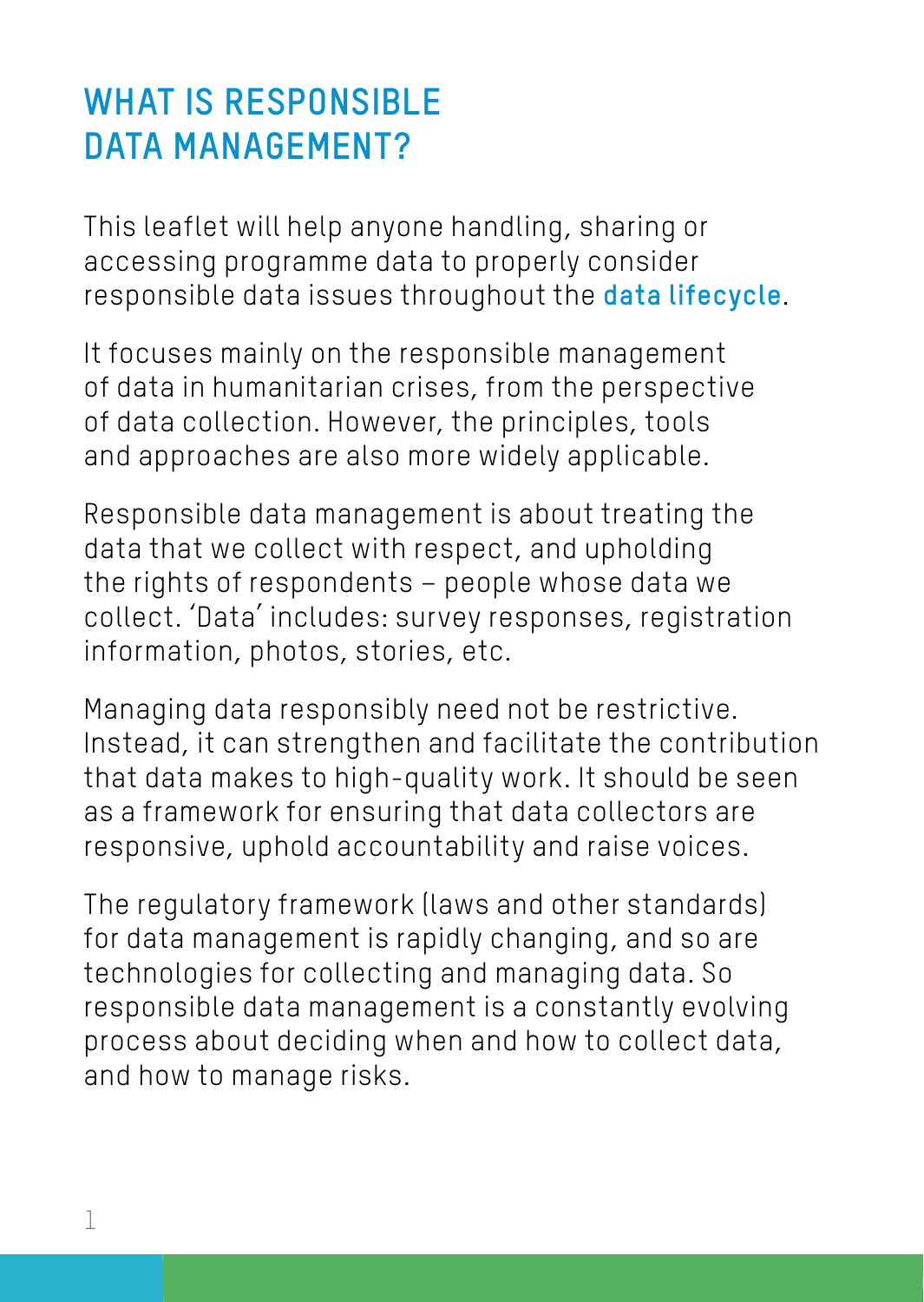

Clearly define the purpose of collecting the data.

The benefits you expect from the data should be proportional to the risks. You should be guided by the interests and wellbeing of the affected population.

Evaluate the methods and tools available to find those most appropriate to the context and your purpose.

Minimize the questions you ask, and rigorously check if you really need to ask them. Check that the information has not been collected already from a trusted source.

Do you need to do a data protection/**privacy impact assessment**?

**Personal data** is highly sensitive and needs additional safeguarding, such as storing separately from respondents' answers, or taking measures to **anonymize** data.

Plan from the start how you will ensure genuinely **informed consent**. Make clear what consent means, and inform communities about the purpose of the data you collect.

Check for risk of bias in your targeting and methodology. How will you check the accuracy of your data?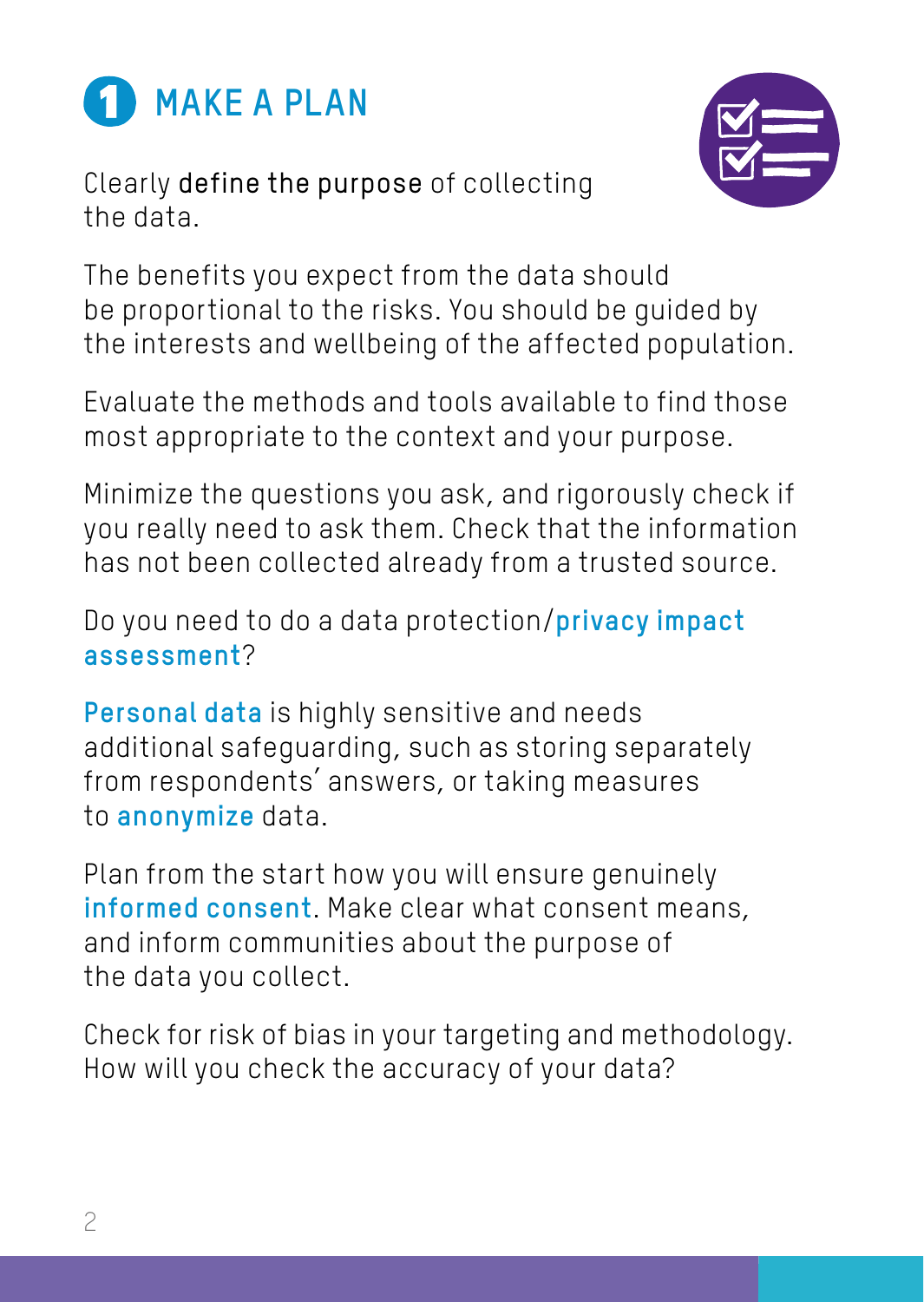## **2** DO A RISK ASSESSMENT

Collecting data can put people at risk. Assess risks and take action to avoid negative consequences for respondents, e.g. by ensuring data security and confidentiality.

Use technical experts to understand specific risks, and think through what you will do if a problem or **data breach** occurs.



**B** TRAIN ENUMERATORS

- Cover responsible data considerations.
- Cover the consent process. What should respondents know about what is going to happen to their data?
- Use real-life scenarios to bring training on systems and protocols to life.



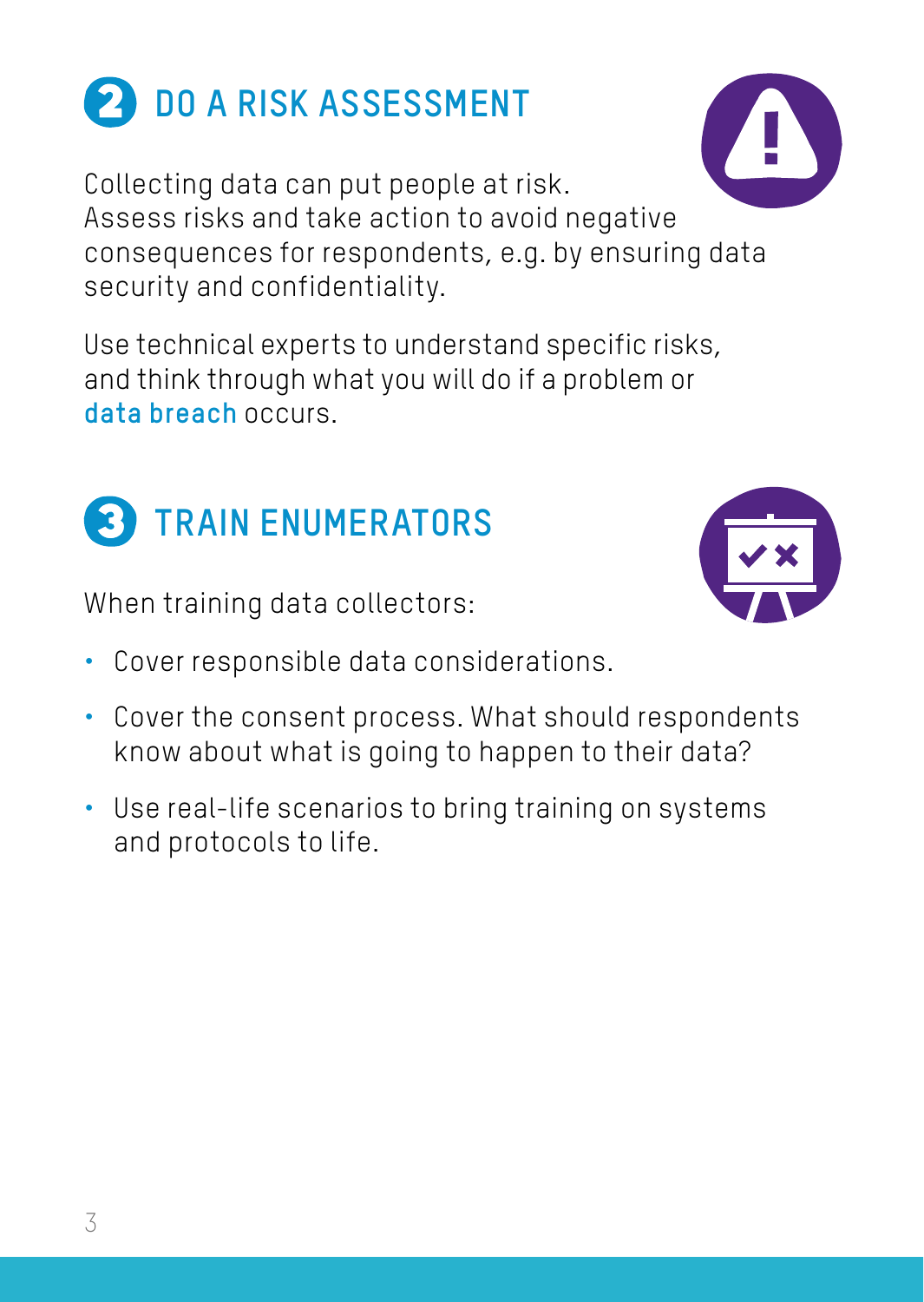

Consent is not just a box-ticking exercise – it's about treating respondents with dignity and respect as well as upholding legal requirements on personal data.

Tell respondents how you will use their data and why you need it. How will you store it? Who will you share it with? How will you ensure these groups don't share it further? What if respondents change their mind about consent? How can they contact you?

Ask respondents if/how they want feedback on what you do with their information.

Give respondents a chance to opt out, and devise a 'plan B' in case they do.



### **TRANSFER**

Take care when using portable devices and sharing technology. **Encrypt** where appropriate and set up systems that allow phones to be remotely wiped of data.

For paper-based processes, take extra care when moving hard copies in the field. Encrypt digital files at the point of data input.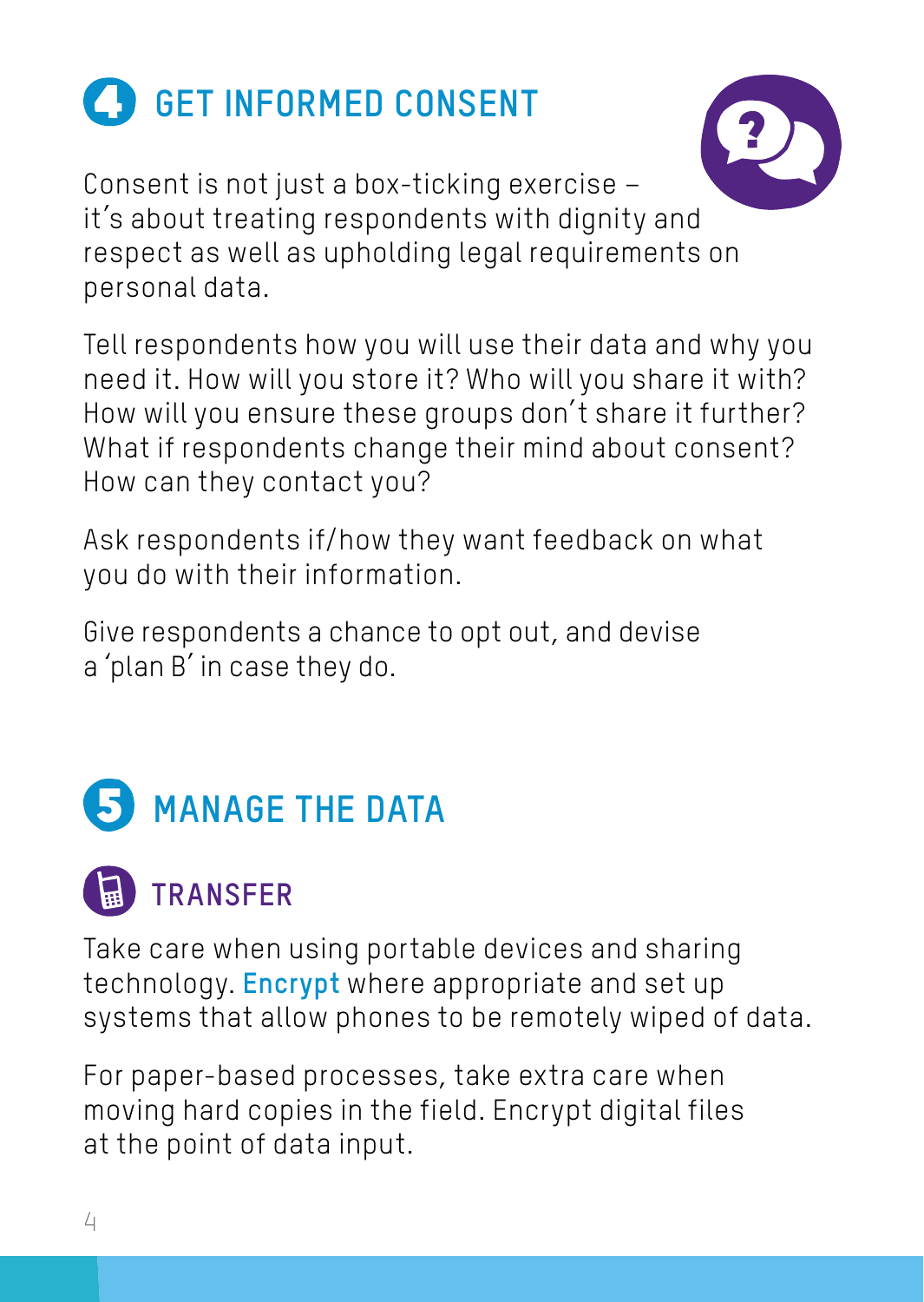

For access rights to digital data sources, set up individual accounts with user passwords. Prioritize who needs to access what.

Each person who collects or uses data is accountable for responsible data management. One approach is to give one team member responsibility for data protection, and ensure everyone else understands their roles and accountability.



Carefully research the data security and location of cloud storage and database options.

For paper-based collection, reflect on safe storage options. If possible, store in a safe or locked cupboard.



Set up a **data-sharing agreement** with organizations that you share the data with, including data-handling guidance. Seek legal advice if necessary.

These principles apply no matter who the third party is: a government, another NGO, a private company, a bank, etc.

Don't share data without getting consent from respondents.

Some organizations 'open' (i.e. publish) data. Seek specialist advice and check for risks and sensitivities before opening any **data set**. Simply removing names is not enough to hide identities.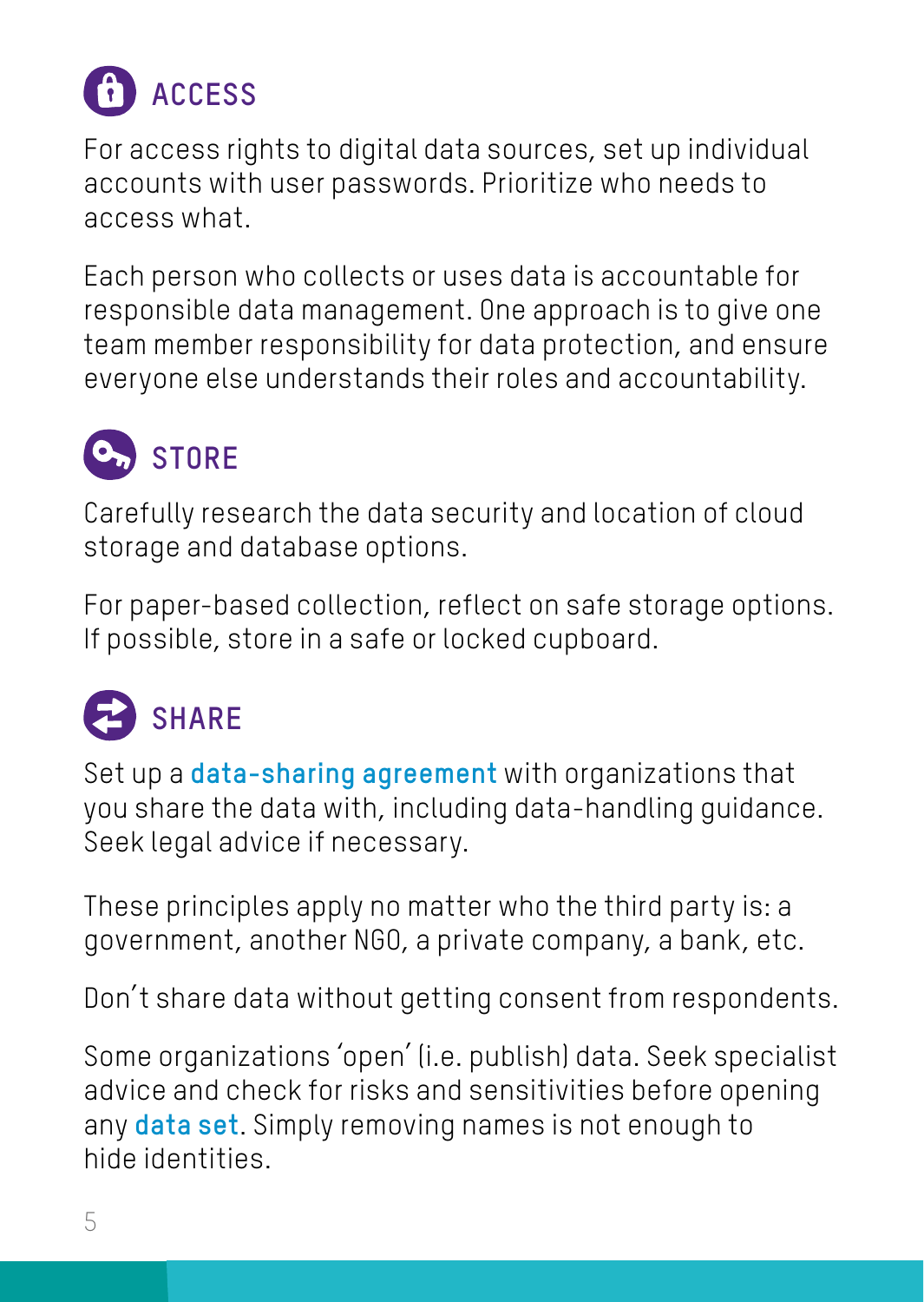### This might be lobbying, advocacy, or making adjustments to programmes.

Think about who is being represented in the data. Have you considered the gender balance?

Is there any bias in the decision made, based on the data?

#### How can you promote ownership by respondents?

**B** RETAIN/DISPOSE

**<sup>***O***</sup> OWNERSHIP AND FEEDBACK</sub>** 

Meet respondents to validate results and ensure they represent their views where possible. Give them feedback on what happened with their data.

Always plan for how long you need to keep data – remember, data loses relevance very quickly.

Deleting a digital document isn't the same as burning or shredding a physical one, because digital records can often be left on your computer. (E.g. download folders, archives, etc. This is known as data afterlife.)

 **USE DATA TO DO SOMETHING** 





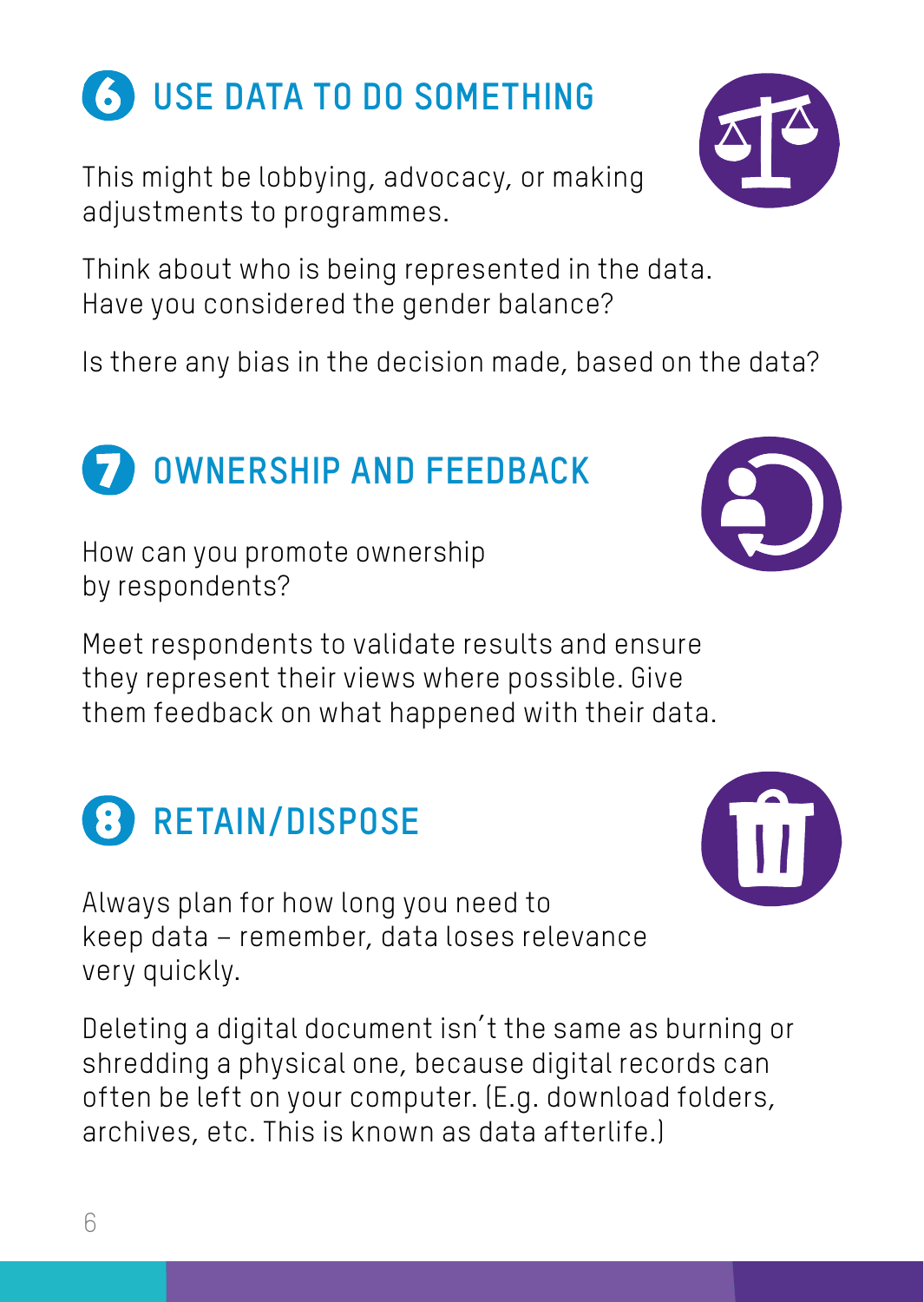#### **JARGON BUSTER**

**Anonymization** In theory, this means making it difficult or impossible to identify an individual from a data set. In reality, pieces of data can often be reassembled to reveal identities.

**Data breach** The release of information, which may or may not be intentional, to an untrusted environment.

**Data lifecycle** The flow of information through a system, from creation and storage to deletion.

**Data set** A collection of related data.

**Data-sharing agreement**  A framework for the sharing of data which sets out how data will be transmitted, stored and used.

**Encrypt** Convert data into a format that cannot be easily understood by unauthorized people.

**Informed consent**  A voluntarily and freely given agreement, based upon a clear appreciation and understanding of the facts, implications and future consequences of an action. Individuals must be aware of their right to refuse consent, and able to exercise it. There are situations where consent might not be possible, e.g. with children, or people with disabilities.

**Personal data** Information that can be used, on its own or with other information, to identify an individual.

**Privacy impact assessment**  A tool to identify and reduce privacy risks.

For more information, see... [www.oxfam.org.uk/responsibledata](http://www.oxfam.org.uk/responsibledata)